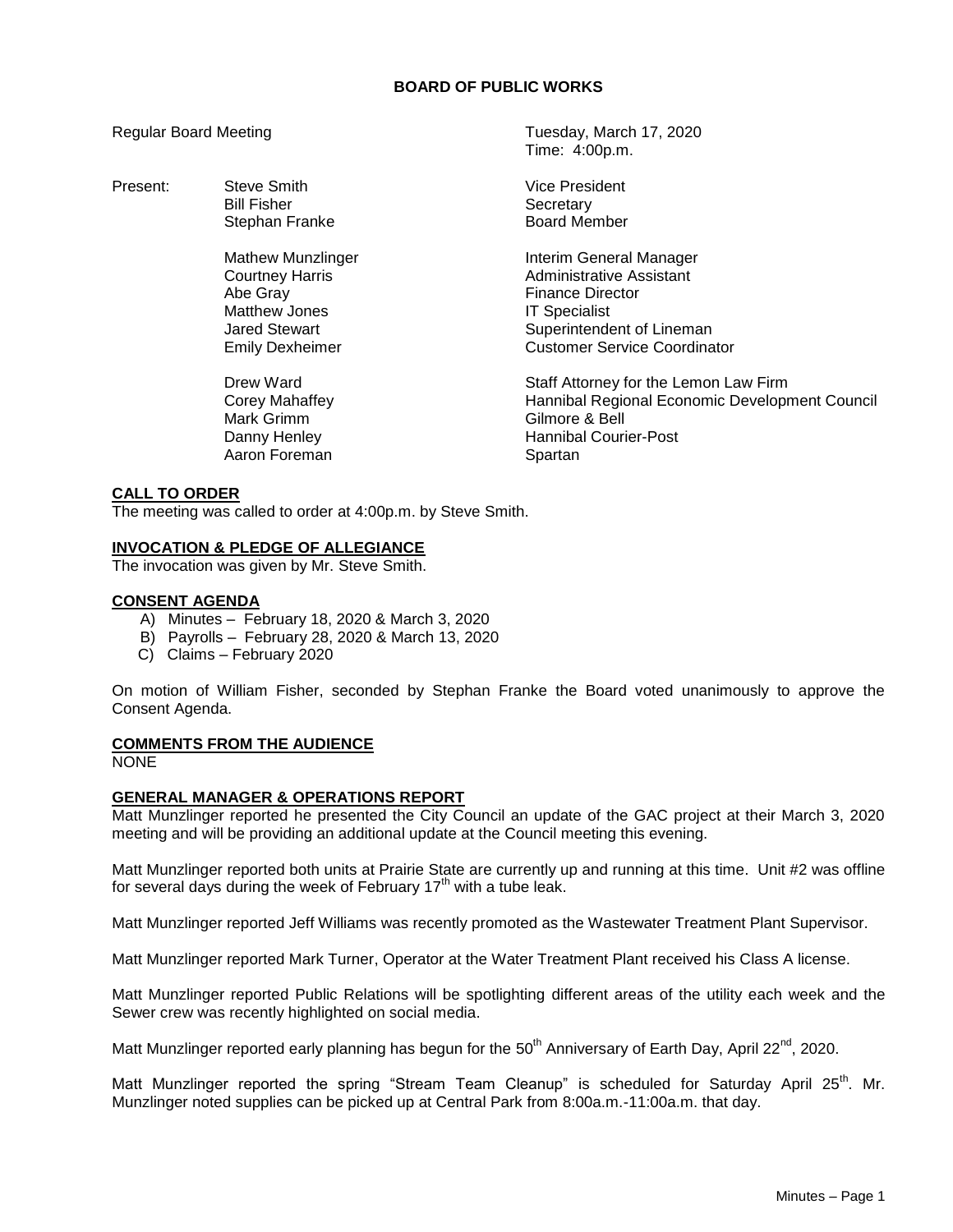Matt Munzlinger congratulated Juben Moss for being voted the HBPW February 2020 Employee of the month.

Matt Munzlinger reported in the Stormwater department part of the MS4 permit required the HBPW to develop a plan. Since submitting the draft plan to the MoDNR in March of 2018, it has not been reviewed by their staff and the MoDNR has decided to develop a plan to adopt in place of the document submitted.

Matt Munzlinger reported the Stormwater department is continuing to work with Black & Veatch to set up an Assistance Advisory Committee. Mr. Munzlinger noted the goal is to contact organizations to meet in May, June, and July to share Stormwater information for the November election.

Matt Munzlinger reported there was a large Stormsewer failure that occurred on February  $2^{nd}$  along Union Street. Poeppingstone, Bach, & Associates are working to determine repair options and associated costs for possible funding options.

Matt Munzlinger reported the Electric crew had 5 outages for the month of February.

Matt Munzlinger reported the Sewer crew had no Sanitary Sewer Overflows (SSO's) during the month of February.

Matt Munzlinger reported the Water crew had 3 water main breaks on mains ranging in size from 1" to 12". Mr. Munzlinger noted none of the main breaks required the issuance of a boil order.

Matt Munzlinger reported the Sewer crew began raising manholes last week including areas in the flood plain. Mr. Munzlinger noted Oakwood, Mark Twain School, and the Indian Mounds area will be the point of concentration next for the crew.

Matt Munzlinger reported at the Water Treatment Plant (WTP) the flow is higher for February 2020 verses February 2019. Mr. Munzlinger noted the main activity for the month was focused on construction and working with the contractors on the controls regarding the GAC system.

Matt Munzlinger reported at the Wastewater Treatment Plant (WWTP) the PSA Skid annual turnaround was completed the week of February 10 by a contractor.

Matt Munzlinger reported the new gates for the head of the reactor were received and staff is working with the contractor to schedule the installation.

Matt Munzlinger reported the annual MIRMA risk management and safety evaluation was conducted for 2019 on January 29, 2020. The HBPW scored a 100% and MIRMA awarded the HBPW a loss experience credit of \$21,309.00.

Matt Munzlinger reported there were 56 cutoffs for the month of February and \$2,226.59 in late fee contributions collected.

# **FINANCIAL REPORT**

Abe Gray presented the Board with the financial results for the month of February 2020, year to date results, and key financial ratios. Mr. Gray presented the Dashboard presentation to the Board as a review of Key Performance Indicators trailing the last six months.

#### **PROJECTS REPORT**

Mathew Munzlinger presented the Board with an updated progress report of ongoing projects. This includes projects from the Water System and Water Treatment Plant, as well as the Sewer System and Wastewater Treatment Plant. Mr. Munzlinger noted the progress of these projects and studies are acceptable and will continue as weather permits.

# **OLD BUSINESS**

#### **North Street Storm Sewer – Mathew Munzlinger**

Matt Munzlinger reported a bid opening was held for the temporary repair of the failed North Street Storm Sewer on March 3, 2020. Mr. Munzlinger noted two bids were received to complete the project. The lowest bid came in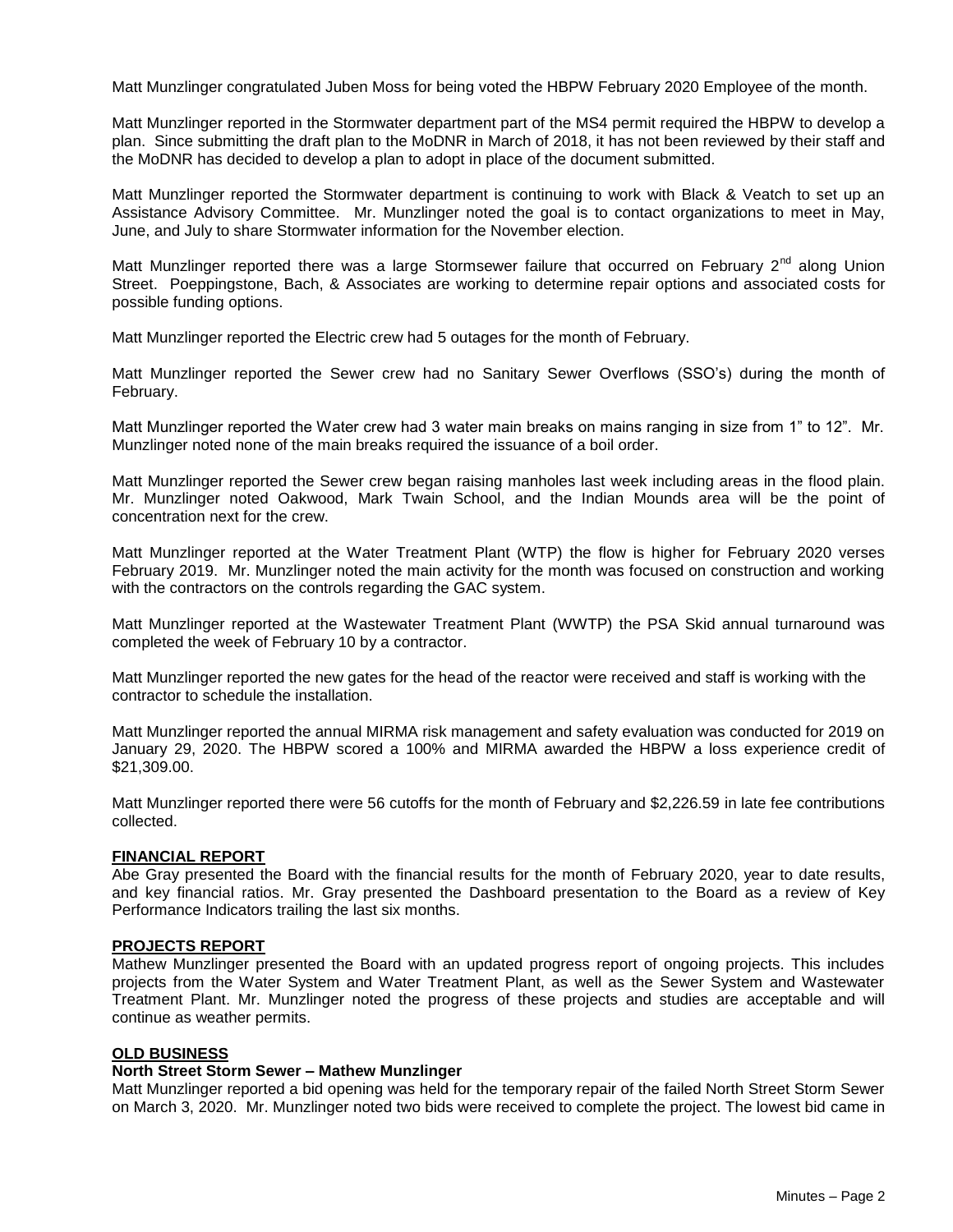at a total of 51,655.00 from Heartland Restoration. Based upon the letter from Michael Purol of Poeppingstone, Bach, & Associates (PSBA) it is recommended to award the project to Heartland Restoration for the amount of \$51,655.00.

On motion of William Fisher, seconded by Stephan Franke the Board voted unanimously to approve the Northstreet Stormsewer repair project to Heartland Restoration for the amount of \$51, 655.00.

#### **Finalized 2020 Sewer Bond Sale Documents – Mark Grimm**

Mark Grimm from Gilmore & Bell presented the results of the finalized Sewer Bond Sale that was held at 10:00a.m.this morning. The HBPW received 5 bids and the lowest true interest cost value came in at 1.97%. Mr. Grimm noted it was recommended to proceed with a result of saving \$939,589 of interest cost.

On motion of Stephan Franke, seconded by William Fisher the Board voted unanimously to approve the 2020 Sewer Bond Sale documents as presented and adopt the resolution presented to send to the City Council for approval.

## **NEW BUSINESS**

## **HREDC Contract – Mathew Munzlinger**

Matt Munzlinger reported the HBPW historically has not had a contract with Hannibal Regional Economic Development Committee (HREDC) and joined on a year-by-year basis. Last year the HBPW was approached to enter into a multi-year contract with HREDC. The decision to move forward with a multi-year contract was based upon promoting the economic growth of Hannibal and offering the organization financial stability. Mr. Munzlinger presented a three year agreement with HREDC that starts with a contribution of \$120,000 annually and increases by 3% in subsequent years for the Board's approval. The contract would take effect July 1, 2020 and notes an automatic renewal clause if notification is not given prior to February 28<sup>th</sup>.

On motion of William Fisher, seconded by Stephan Franke the Board voted unanimously to approve the Hannibal Regional Economic Development Committee contract as presented.

## **Clinic Road Property Sale – Mathew Munzlinger**

Matt Munzlinger reported the HBPW recently was approached by a representative of Chariton Valley expressing a desire to purchase property maintained by the HBPW near the Clinic Road Ground Storage Tank. They would like to develop the property into a fiber distribution site for the southwestern and western parts of Hannibal. It was proposed to develop a 75' x 75' site similar to what is installed just east of Saints Avenue Bank at the intersection of Veterans Road and Stardust Drive. Mr. Munzlinger noted the property is not needed by the HBPW, and a sale price was discussed for \$10,000.00. Chariton Valley would also be responsible for necessary surveying, and completing the subdivision process through the city. Mr. Munzlinger requested approval of the sale of the Clinic Road property for \$10,000.00.

On motion of William Fisher, seconded by Stephan Franke the Board voted unanimously to approve the Clinic Road property sale for the amount of \$10,000.

# **CITY ATTORNEY – PENDING MATTERS**

NONE

# **GENERAL DISCUSSION**

Matt Munzlinger reported the HBPW staff has been meeting regarding the coronavirus outbreak and followed up with the actions that could take place at the utility due to the outbreak. Mr. Munzlinger noted in order to protect the customers and employees there will be necessary changes that will go into effect immediately including no disconnects until further notice, hault any late fees or penalties, and a possibility of closing the Business office to the public until further notice. Mr. Munzlinger noted customers will be able to make payments online, at the drop box at the main office door, or MoneyGram. Mr. Munzlinger has been reviewing all options other statewide utilities and nationwide organizations are suggesting at this time.

#### **CLOSED SESSION**

William Fisher made a motion to convene in closed session, in accordance with Section 610.021 610.021(2)(3)(12) of the Missouri Sunshine Law, to convene in closed session to discuss Real Estate, Personnel, & Contracts admitting Steve Smith, William Fisher, Stephan Franke, Mathew Munzlinger, Abe Gray,